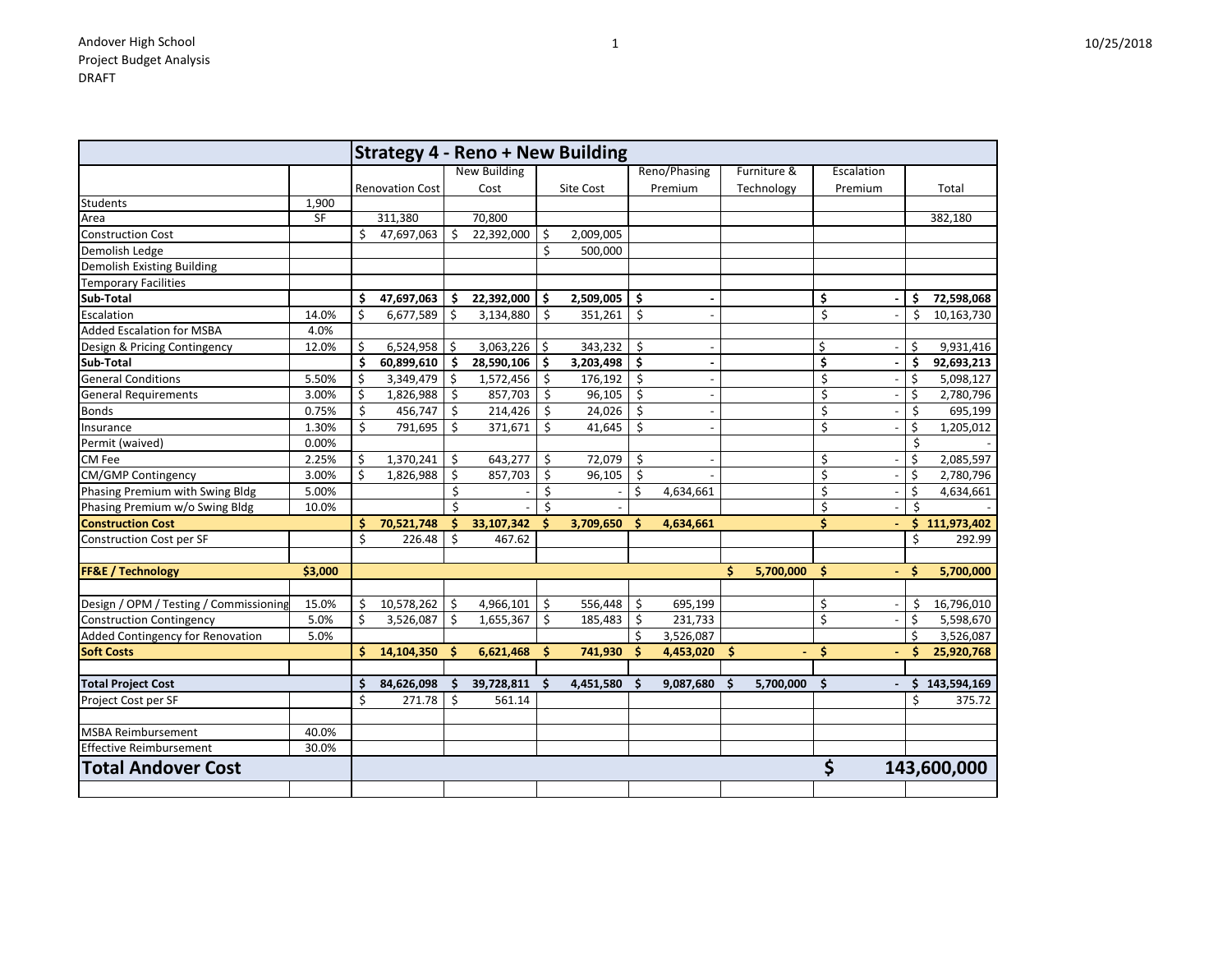|                                        |           |     | <b>Strategy 4 - Reno + New Building - MSBA</b> |          |                     |          |           |         |              |                 |    |            |     |                 |
|----------------------------------------|-----------|-----|------------------------------------------------|----------|---------------------|----------|-----------|---------|--------------|-----------------|----|------------|-----|-----------------|
|                                        |           |     |                                                |          | <b>New Building</b> |          |           |         | Reno/Phasing | Furniture &     |    | Escalation |     |                 |
|                                        |           |     | <b>Renovation Cost</b>                         |          | Cost                |          | Site Cost |         | Premium      | Technology      |    | Premium    |     | Total           |
| Students                               | 1,900     |     |                                                |          |                     |          |           |         |              |                 |    |            |     |                 |
| Area                                   | <b>SF</b> |     | 311,380                                        |          | 70,800              |          |           |         |              |                 |    |            |     | 382,180         |
| <b>Construction Cost</b>               |           | Ś   | 47,697,063                                     | \$       | 22,392,000          | \$       | 2,009,005 |         |              |                 |    |            |     |                 |
| Demolish Ledge                         |           |     |                                                |          |                     | \$       | 500,000   |         |              |                 |    |            |     |                 |
| <b>Demolish Existing Building</b>      |           |     |                                                |          |                     |          |           |         |              |                 |    |            |     |                 |
| <b>Temporary Facilities</b>            |           |     |                                                |          |                     |          |           |         |              |                 |    |            |     |                 |
| Sub-Total                              |           | Ŝ.  | 47,697,063                                     | -\$      | 22,392,000          | \$       | 2,509,005 | \$      |              |                 |    |            | Ŝ.  | 72,598,068      |
| Escalation                             | 14.0%     | \$  | 6,677,589                                      | \$       | 3,134,880           | \$       | 351,261   | $\zeta$ |              |                 |    |            | \$  | 10,163,730      |
| <b>Added Escalation for MSBA</b>       | 4.0%      |     |                                                |          |                     |          |           |         |              |                 | \$ | 2,903,923  | \$  | 2,903,923       |
| Design & Pricing Contingency           | 12.0%     | \$  | 6,524,958                                      | \$       | 3,063,226           | -\$      | 343,232   | \$      |              |                 | \$ | 348,471    | -Ś  | 10,279,886      |
| Sub-Total                              |           | . Ś | 60,899,610                                     | Ŝ.       | 28,590,106          | \$       | 3,203,498 | \$      |              |                 | \$ | 3,252,393  | Ŝ.  | 95,945,607      |
| <b>General Conditions</b>              | 5.50%     | \$  | 3,349,479                                      | \$.      | 1,572,456           | \$       | 176,192   | \$      |              |                 | \$ | 178,882    | \$  | 5,277,008       |
| <b>General Requirements</b>            | 3.00%     | \$  | 1,826,988                                      |          | 857,703             | \$       | 96,105    | \$      |              |                 | \$ | 97,572     | \$  | 2,878,368       |
| <b>Bonds</b>                           | 0.75%     | \$  | 456,747                                        | Ŝ        | 214,426             | \$       | 24,026    | \$      |              |                 | \$ | 24,393     | \$  | 719,592         |
| Insurance                              | 1.30%     | \$  | 791,695                                        | \$       | 371,671             | \$       | 41,645    | \$      |              |                 | \$ | 42,281     | \$  | 1,247,293       |
| Permit (waived)                        | 0.00%     |     |                                                |          |                     |          |           |         |              |                 |    |            | \$  |                 |
| CM Fee                                 | 2.25%     | \$  | 1,370,241                                      | \$       | 643,277             | \$       | 72,079    | \$      |              |                 | \$ | 73,179     | \$, | 2,158,776       |
| <b>CM/GMP Contingency</b>              | 3.00%     | \$  | 1,826,988                                      | \$       | 857,703             | \$       | 96,105    | \$      |              |                 | \$ | 97,572     | \$  | 2,878,368       |
| Phasing Premium with Swing Bldg        | 5.00%     |     |                                                |          |                     | Ś        |           | \$      | 4,634,661    |                 | \$ | 162,620    | \$  | 4,797,280       |
| Phasing Premium w/o Swing Bldg         | 10.0%     |     |                                                |          |                     | Ś        |           |         |              |                 |    |            | Ŝ   |                 |
| <b>Construction Cost</b>               |           | S   | 70,521,748                                     | S        | 33,107,342          |          | 3,709,650 | Ŝ.      | 4,634,661    |                 | Ś. | 3,928,891  |     | \$115,902,293   |
| <b>Construction Cost per SF</b>        |           | \$  | 226.48                                         | \$       | 467.62              |          |           |         |              |                 |    |            | \$  | 303.27          |
|                                        |           |     |                                                |          |                     |          |           |         |              |                 |    |            |     |                 |
| <b>FF&amp;E / Technology</b>           | \$3,000   |     |                                                |          |                     |          |           |         |              | Ŝ.<br>5,700,000 | \$ | 228,000    | Ŝ   | 5,928,000       |
|                                        |           |     |                                                |          |                     |          |           |         |              |                 |    |            |     |                 |
| Design / OPM / Testing / Commissioning | 15.0%     | \$  | 10,578,262                                     | \$       | 4,966,101           | \$       | 556,448   | \$      | 695,199      |                 | \$ | 589,334    | S   | 17,385,344      |
| <b>Construction Contingency</b>        | 5.0%      | \$  | 3,526,087                                      | \$       | 1,655,367           | \$       | 185,483   | \$      | 231,733      |                 | \$ | 196,445    | \$  | 5,795,115       |
| Added Contingency for Renovation       | 5.0%      |     |                                                |          |                     |          |           | \$      | 3,526,087    |                 | \$ | 196,445    | Ŝ.  | 3,722,532       |
| <b>Soft Costs</b>                      |           | Ś   | 14,104,350                                     | <b>S</b> | 6,621,468           | S        | 741,930   | \$.     | 4,453,020    | S               | Ś  | 982,223    |     | 26,902,991      |
| <b>Total Project Cost</b>              |           | \$  | 84,626,098                                     | \$.      | 39,728,811          | <b>S</b> | 4,451,580 | \$      | 9,087,680    | \$<br>5,700,000 | \$ | 5,139,114  |     | \$148,733,283   |
| Project Cost per SF                    |           | \$  | 271.78                                         | \$       | 561.14              |          |           |         |              |                 |    |            | \$  | 389.17          |
|                                        |           |     |                                                |          |                     |          |           |         |              |                 |    |            |     |                 |
| <b>MSBA Reimbursement</b>              | 40.0%     |     |                                                |          |                     |          |           |         |              |                 |    |            |     |                 |
| <b>Effective Reimbursement</b>         | 30.0%     |     |                                                |          |                     |          |           |         |              |                 |    |            |     | \$ (44,619,985) |
| <b>Total Andover Cost</b>              |           |     |                                                |          |                     |          |           |         |              |                 | \$ |            |     | 104,100,000     |
|                                        |           |     |                                                |          |                     |          |           |         |              |                 |    |            |     |                 |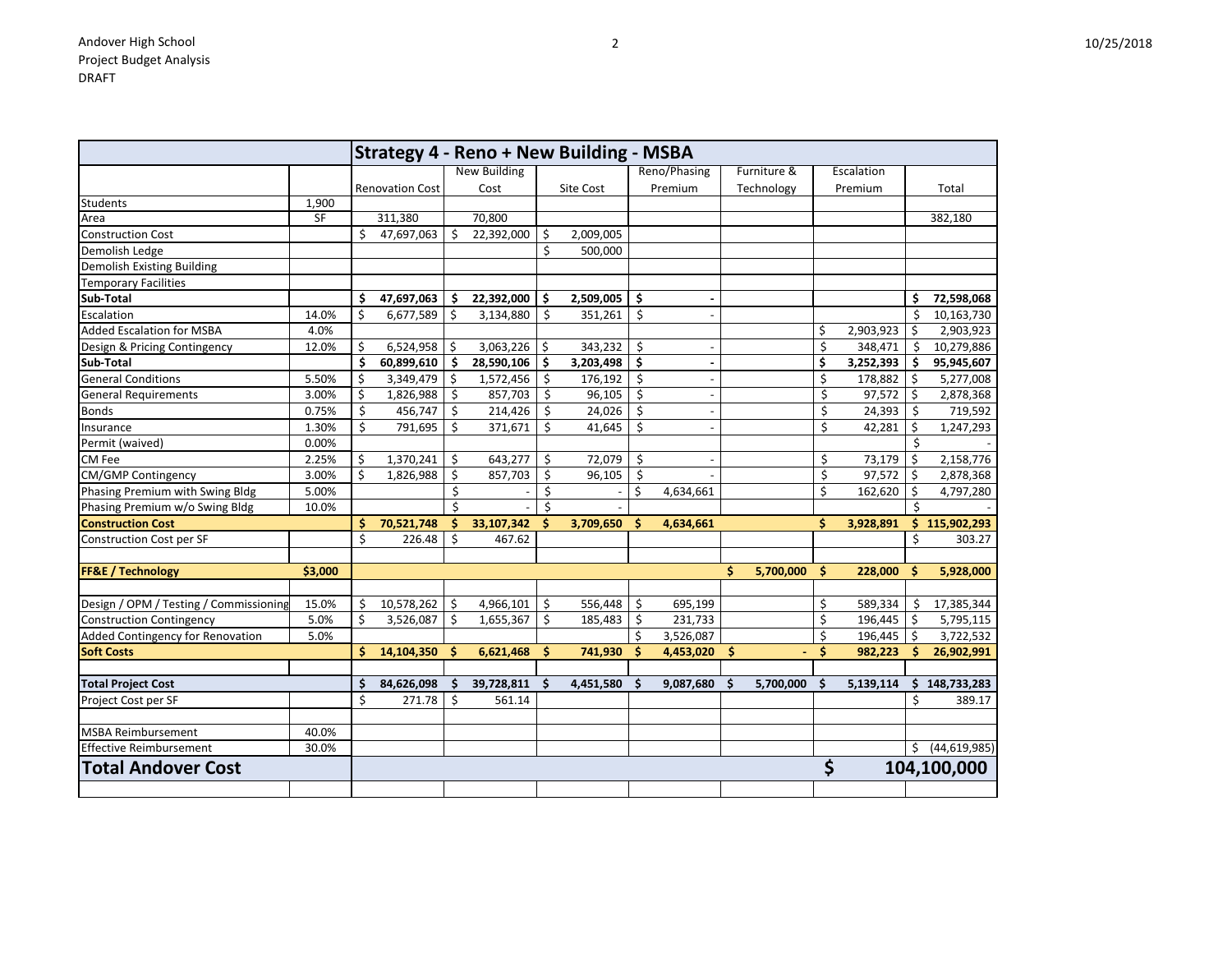|                                         |           | <b>Strategy 5 - New Building + Demo A&amp;B</b> |     |                     |     |            |          |              |                 |                                |     |               |
|-----------------------------------------|-----------|-------------------------------------------------|-----|---------------------|-----|------------|----------|--------------|-----------------|--------------------------------|-----|---------------|
|                                         |           |                                                 |     | <b>New Building</b> |     |            |          | Reno/Phasing | Furniture &     | Escalation                     |     |               |
|                                         |           | <b>Renovation Cost</b>                          |     | Cost                |     | Site Cost  |          | Premium      | Technology      | Premium                        |     | Total         |
| <b>Students</b>                         | 1,900     |                                                 |     |                     |     |            |          |              |                 |                                |     |               |
| Area                                    | <b>SF</b> |                                                 |     | 323,000             |     |            |          |              |                 |                                |     | 323,000       |
| <b>Construction Cost</b>                |           |                                                 |     | \$100,130,000       | \$. | 5,831,507  |          |              |                 |                                |     |               |
| Demolish Ledge                          |           |                                                 |     |                     |     |            |          |              |                 |                                |     |               |
| <b>Demolish Existing Building</b>       |           |                                                 |     |                     |     |            | \$       | 1,798,000    |                 |                                |     |               |
| <b>Temporary Facilities</b>             |           |                                                 |     |                     |     |            |          |              |                 |                                |     |               |
| Sub-Total                               |           | \$                                              |     | \$100,130,000       | \$. | 5,831,507  | -S       | 1,798,000    |                 | \$<br>$\blacksquare$           |     | \$107,759,507 |
| Escalation                              | 14.0%     | \$                                              | \$  | 14,018,200          | \$  | 816,411    | \$       | 251,720      |                 | \$<br>$\overline{\phantom{a}}$ | Ś   | 15,086,331    |
| <b>Added Escalation for MSBA</b>        | 4.0%      |                                                 |     |                     |     |            |          |              |                 |                                |     |               |
| Design & Pricing Contingency            | 12.0%     | \$                                              | \$. | 13,697,784          | \$. | 797,750    | \$       | 245,966      |                 | \$                             | \$  | 14,741,501    |
| Sub-Total                               |           | \$                                              | \$  | 127,845,984         | \$  | 7,445,668  | \$       | 2,295,686    |                 | \$<br>$\blacksquare$           | \$  | 137,587,339   |
| <b>General Conditions</b>               | 5.50%     | \$                                              | \$  | 7,031,529           | \$  | 409,512    | -\$      | 126,263      |                 | \$                             | \$  | 7,567,304     |
| <b>General Requirements</b>             | 3.00%     | Ś                                               | \$  | 3,835,380           | \$  | 223,370    | \$       | 68,871       |                 | \$                             | \$  | 4,127,620     |
| <b>Bonds</b>                            | 0.75%     | Ś                                               | \$, | 958,845             | \$  | 55,843     | S        | 17,218       |                 | \$                             |     | 1,031,905     |
| Insurance                               | 1.30%     | \$<br>$\overline{\phantom{a}}$                  | \$  | 1,661,998           | \$  | 96,794     | Ś.       | 29,844       |                 | \$<br>$\blacksquare$           | \$  | 1,788,635     |
| Permit (waived)                         | 0.00%     |                                                 |     |                     |     |            |          |              |                 |                                | \$  |               |
| CM Fee                                  | 2.25%     | \$                                              | \$  | 2,876,535           | \$  | 167,528    | \$       | 51,653       |                 | \$                             | \$  | 3,095,715     |
| <b>CM/GMP Contingency</b>               | 3.00%     | \$                                              | \$  | 3,835,380           | Ŝ   | 223,370    | \$       | 68,871       |                 | \$                             | \$  | 4,127,620     |
| Phasing Premium with Swing Bldg         | 5.00%     |                                                 | \$  |                     |     |            |          |              |                 | \$                             | \$  |               |
| Phasing Premium w/o Swing Bldg          | 10.0%     |                                                 | Ś   |                     |     |            |          |              |                 | \$                             |     |               |
| <b>Construction Cost</b>                |           | \$                                              | \$. | 148,045,649         |     | 8,622,084  | Ŝ.       | 2,658,405    |                 | \$                             | Ŝ.  | 159,326,138   |
| Construction Cost per SF                |           |                                                 | \$  | 458.35              |     |            |          |              |                 |                                | \$  | 493.27        |
|                                         |           |                                                 |     |                     |     |            |          |              |                 |                                |     |               |
| FF&E / Technology                       | \$3,000   |                                                 |     |                     |     |            |          |              | Ś.<br>5,700,000 | \$.<br>$\blacksquare$          | S   | 5,700,000     |
| Design / OPM / Testing / Commissioning  | 15.0%     | \$                                              | \$  | 22,206,847          | \$  | 1,293,313  | \$       | 398,761      |                 | \$                             | \$, | 23,898,921    |
| <b>Construction Contingency</b>         | 5.0%      | \$                                              | \$  | 7,402,282           | \$  | 431,104    | \$       | 132,920      |                 | \$                             | \$  | 7,966,307     |
| <b>Added Contingency for Renovation</b> | 5.0%      |                                                 |     |                     |     |            | Ś        |              |                 |                                | Ś   |               |
| <b>Soft Costs</b>                       |           | \$                                              | \$  | 29,609,130          | -S  | 1,724,417  | S        | 531,681      | <b>S</b>        | \$                             |     | 31,865,228    |
|                                         |           |                                                 |     |                     |     |            |          |              |                 |                                |     |               |
| <b>Total Project Cost</b>               |           | \$                                              | S   | 177,654,779         |     | 10,346,500 | <b>S</b> | 3,190,086    | 5,700,000<br>S  | S<br>$\blacksquare$            |     | 196,891,366   |
| Project Cost per SF                     |           |                                                 | ¢   | 550.01              |     |            |          |              |                 |                                |     | 609.57        |
| <b>MSBA Reimbursement</b>               | 40.0%     |                                                 |     |                     |     |            |          |              |                 |                                |     |               |
| Effective Reimbursement                 | 30.0%     |                                                 |     |                     |     |            |          |              |                 |                                |     |               |
| <b>Total Andover Cost</b>               |           |                                                 |     |                     |     |            |          |              |                 | \$                             |     | 196,900,000   |
|                                         |           |                                                 |     |                     |     |            |          |              |                 |                                |     |               |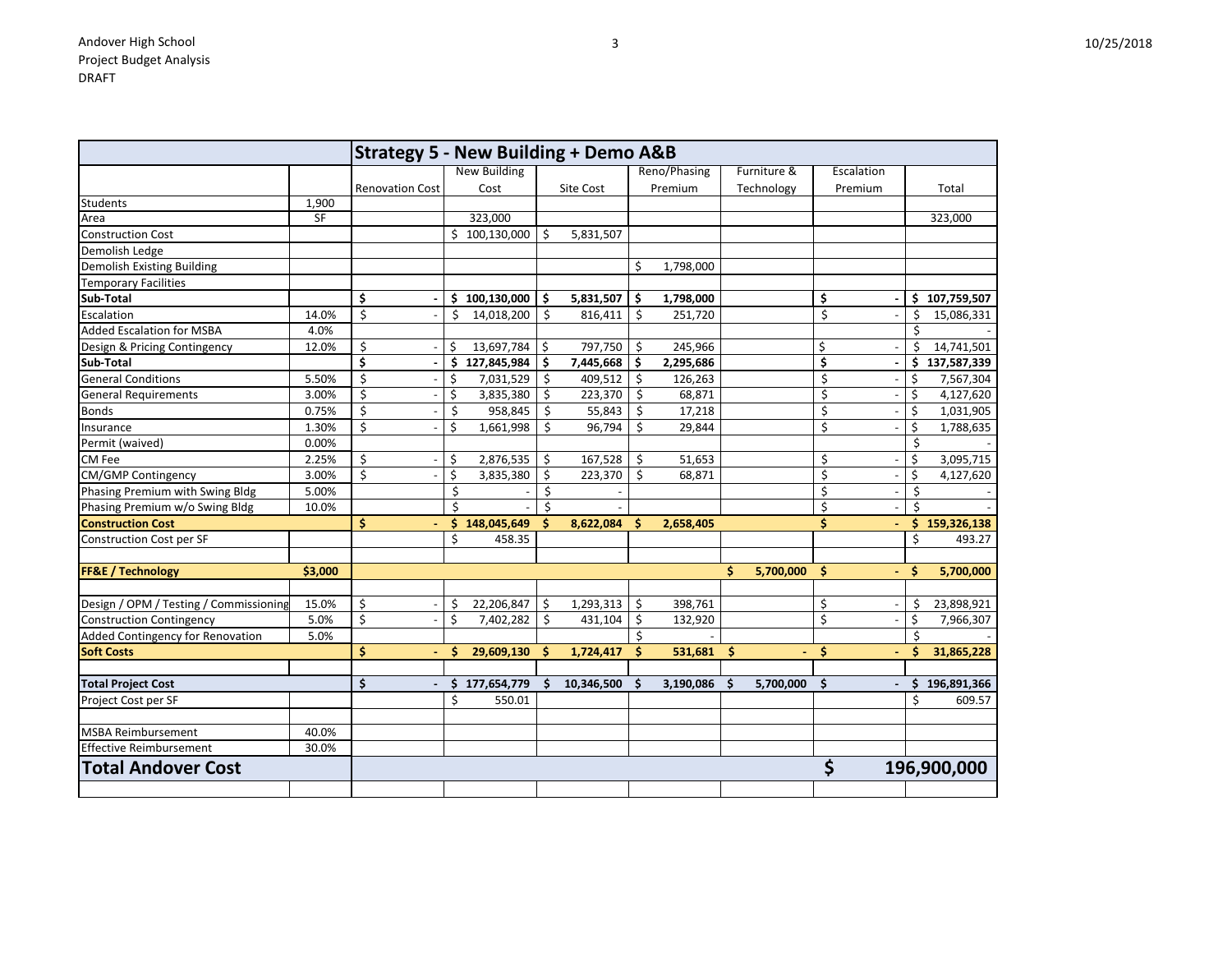| Λ | 10/25/2018 |
|---|------------|
|---|------------|

|                                        |         | <b>Strategy 5A - New Building + Demo A&amp;B - MSBA</b> |    |                     |    |            |     |              |                       |  |     |            |     |                   |
|----------------------------------------|---------|---------------------------------------------------------|----|---------------------|----|------------|-----|--------------|-----------------------|--|-----|------------|-----|-------------------|
|                                        |         |                                                         |    | <b>New Building</b> |    |            |     | Reno/Phasing | Furniture &           |  |     | Escalation |     |                   |
|                                        |         | <b>Renovation Cost</b>                                  |    | Cost                |    | Site Cost  |     | Premium      | Technology            |  |     | Premium    |     | Total             |
| Students                               | 1,900   |                                                         |    |                     |    |            |     |              |                       |  |     |            |     |                   |
| Area                                   | SF      |                                                         |    | 323,000             |    | 311,380    |     |              |                       |  |     |            |     | 323,000           |
| <b>Construction Cost</b>               |         |                                                         |    | \$100,130,000       | \$ | 5,831,507  |     |              |                       |  |     |            |     |                   |
| Demolish Ledge                         |         |                                                         |    |                     |    |            |     |              |                       |  |     |            |     |                   |
| <b>Demolish Existing Building</b>      |         |                                                         |    |                     |    |            | \$  | 1,798,000    |                       |  |     |            |     |                   |
| <b>Temporary Facilities</b>            |         |                                                         |    |                     |    |            |     |              |                       |  |     |            |     |                   |
| Sub-Total                              |         | \$                                                      |    | \$100,130,000       | \$ | 5,831,507  | Ş.  | 1,798,000    |                       |  |     |            | S.  | 107,759,507       |
| Escalation                             | 14.0%   | \$                                                      | \$ | 14,018,200          | \$ | 816,411    | \$  | 251,720      |                       |  |     |            | Ś   | 15,086,331        |
| <b>Added Escalation for MSBA</b>       | 4.0%    |                                                         |    |                     |    |            |     |              |                       |  | \$  | 4,310,380  | Ś.  | 4,310,380         |
| Design & Pricing Contingency           | 12.0%   | \$                                                      | \$ | 13,697,784          | \$ | 797,750    | \$  | 245,966      |                       |  | \$  | 517,246    | Ŝ   | 15,258,746        |
| Sub-Total                              |         | \$                                                      | \$ | 127,845,984         | \$ | 7,445,668  | \$  | 2,295,686    |                       |  | \$  | 4,827,626  | \$. | 142,414,964       |
| <b>General Conditions</b>              | 5.50%   | \$                                                      | \$ | 7,031,529           | \$ | 409,512    | \$  | 126,263      |                       |  | \$  | 265,519    | Ŝ.  | 7,832,823         |
| <b>General Requirements</b>            | 3.00%   | \$                                                      | \$ | 3,835,380           | \$ | 223,370    | \$  | 68,871       |                       |  | \$  | 144,829    | \$  | 4,272,449         |
| <b>Bonds</b>                           | 0.75%   | \$                                                      | \$ | 958,845             | \$ | 55,843     | \$  | 17,218       |                       |  | \$  | 36,207     | \$  | 1,068,112         |
| Insurance                              | 1.30%   | \$                                                      | \$ | 1,661,998           | \$ | 96,794     | \$  | 29,844       |                       |  | \$  | 62,759     | \$  | 1,851,395         |
| Permit (waived)                        | 0.00%   |                                                         |    |                     |    |            |     |              |                       |  |     |            | \$  |                   |
| CM Fee                                 | 2.25%   | \$                                                      | \$ | 2,876,535           | \$ | 167,528    | \$  | 51,653       |                       |  | \$  | 108,622    | \$  | 3,204,337         |
| CM/GMP Contingency                     | 3.00%   | \$                                                      | \$ | 3,835,380           | \$ | 223,370    | \$  | 68,871       |                       |  | \$  | 144,829    | \$  | 4,272,449         |
| Phasing Premium with Swing Bldg        | 5.00%   |                                                         | \$ |                     | \$ |            |     |              |                       |  |     |            | Ś   |                   |
| Phasing Premium w/o Swing Bldg         | 10.0%   |                                                         | \$ |                     |    |            |     |              |                       |  |     |            |     |                   |
| <b>Construction Cost</b>               |         | \$                                                      | \$ | 148,045,649         | Ś  | 8,622,084  | Ŝ   | 2,658,405    |                       |  | \$  | 5,590,391  |     | \$164,916,529     |
| <b>Construction Cost per SF</b>        |         |                                                         | \$ | 458.35              |    |            |     |              |                       |  |     |            | \$  | 510.58            |
|                                        |         |                                                         |    |                     |    |            |     |              |                       |  |     |            |     |                   |
| <b>FF&amp;E / Technology</b>           | \$3,000 |                                                         |    |                     |    |            |     |              | Ś<br>5,700,000        |  | \$  | 228,000    |     | 5,928,000         |
| Design / OPM / Testing / Commissioning | 15.0%   | \$                                                      | \$ | 22,206,847          | \$ | 1,293,313  | \$  | 398,761      |                       |  | \$  | 838,559    | -S  | 24,737,479        |
| <b>Construction Contingency</b>        | 5.0%    | \$                                                      | \$ | 7,402,282           | \$ | 431,104    | \$  | 132,920      |                       |  | \$  | 279,520    | \$  | 8,245,826         |
| Added Contingency for Renovation       | 5.0%    |                                                         |    |                     |    |            | Ś   |              |                       |  |     |            |     |                   |
| <b>Soft Costs</b>                      |         | \$                                                      | \$ | 29,609,130          | S  | 1,724,417  | \$. | 531,681      |                       |  | \$  | 1,118,078  |     | 32,983,306        |
|                                        |         |                                                         |    |                     |    |            |     |              |                       |  |     |            |     |                   |
| <b>Total Project Cost</b>              |         | \$                                                      | \$ | 177,654,779         |    | 10,346,500 | S   | 3,190,086    | 5,700,000<br><b>S</b> |  | \$. | 6,936,469  | S   | 203,827,835       |
| Project Cost per SF                    |         |                                                         | Ś. | 550.01              |    |            |     |              |                       |  |     |            | Ś   | 631.05            |
| <b>MSBA Reimbursement</b>              | 40.0%   |                                                         |    |                     |    |            |     |              |                       |  |     |            |     |                   |
| <b>Effective Reimbursement</b>         | 30.0%   |                                                         |    |                     |    |            |     |              |                       |  |     |            |     | \$ (61, 148, 350) |
| <b>Total Andover Cost</b>              |         |                                                         |    |                     |    |            |     |              |                       |  | \$  |            |     | 142,700,000       |
|                                        |         |                                                         |    |                     |    |            |     |              |                       |  |     |            |     |                   |